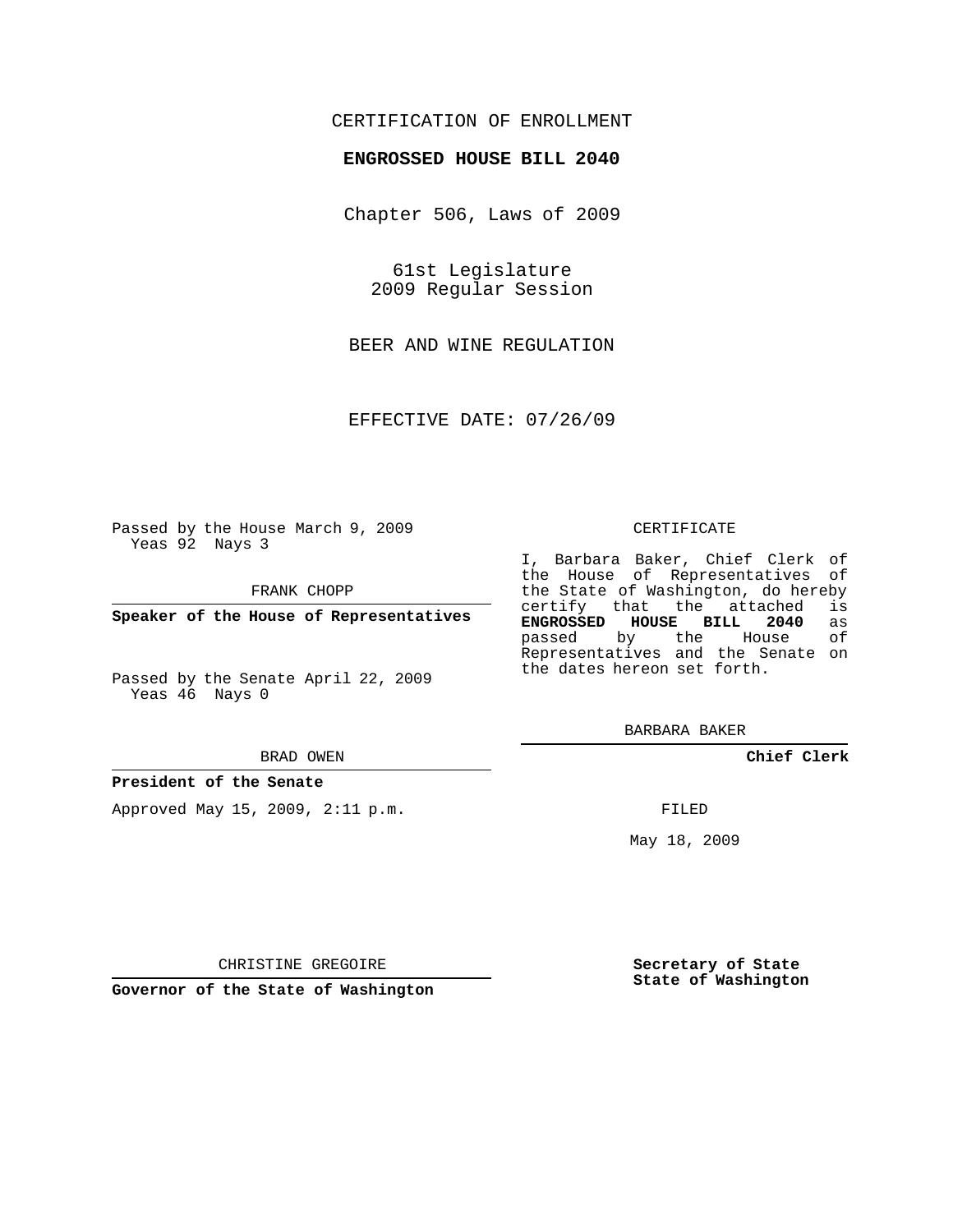# **ENGROSSED HOUSE BILL 2040** \_\_\_\_\_\_\_\_\_\_\_\_\_\_\_\_\_\_\_\_\_\_\_\_\_\_\_\_\_\_\_\_\_\_\_\_\_\_\_\_\_\_\_\_\_

\_\_\_\_\_\_\_\_\_\_\_\_\_\_\_\_\_\_\_\_\_\_\_\_\_\_\_\_\_\_\_\_\_\_\_\_\_\_\_\_\_\_\_\_\_

Passed Legislature - 2009 Regular Session

**State of Washington 61st Legislature 2009 Regular Session By** Representatives Conway and Condotta Read first time 02/06/09. Referred to Committee on Commerce & Labor.

 AN ACT Relating to the work of the joint select committee on beer and wine regulation; amending RCW 66.28.180; adding new sections to chapter 66.28 RCW; and repealing RCW 66.28.010.

BE IT ENACTED BY THE LEGISLATURE OF THE STATE OF WASHINGTON:

 NEW SECTION. **Sec. 1.** A new section is added to chapter 66.28 RCW to read as follows:

 The legislature recognizes that Washington's current three-tier system, where the functions of manufacturing, distributing, and retailing are distinct and the financial relationships and business transactions between entities in these tiers are regulated, is a valuable system for the distribution of beer and wine. The legislature further recognizes that the historical total prohibition on ownership of an interest in one tier by a person with an ownership interest in another tier, as well as the historical restriction on financial incentives and business relationships between tiers, is unduly restrictive. The legislature finds the modifications contained in this act are appropriate, because the modifications do not impermissibly interfere with the goals of orderly marketing of alcohol in the state, encouraging moderation in consumption of alcohol by the citizens of the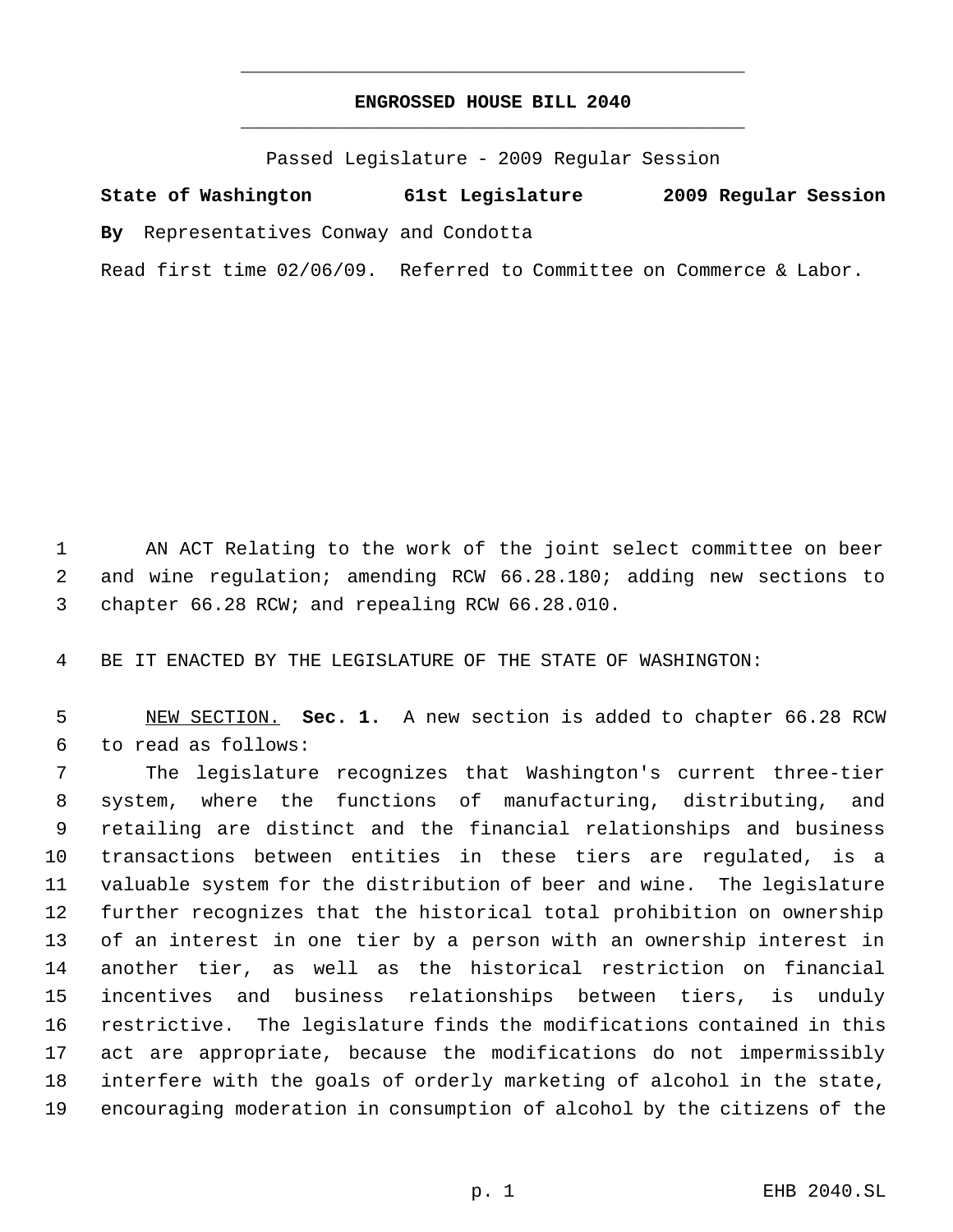state, protecting the public interest and advancing public safety by preventing the use and consumption of alcohol by minors and other abusive consumption, and promoting the efficient collection of taxes by the state.

 NEW SECTION. **Sec. 2.** A new section is added to chapter 66.28 RCW to read as follows:

 The definitions in this section apply throughout sections 1 through 8 of this act unless the context clearly requires otherwise.

 (1) "Adverse impact on public health and safety" means that an existing or proposed practice or occurrence has resulted or is more likely than not to result in alcohol being made significantly more attractive or available to minors than would otherwise be the case or has resulted or is more likely than not to result in overconsumption, consumption by minors, or other harmful or abusive forms of consumption.

 (2) "Affiliate" means any one of two or more persons if one of those persons has actual or legal control, directly or indirectly, whether by stock ownership or otherwise, of the other person or persons and any one of two or more persons subject to common control, actual or legal, directly or indirectly, whether by stock ownership or otherwise.

 (3) "Industry member" means a licensed manufacturer, producer, supplier, importer, wholesaler, distributor, authorized representative, certificate of approval holder, warehouse, and any affiliates, subsidiaries, officers, directors, partners, agents, employees, and representatives of any industry member. "Industry member" does not include the board or any of the board's employees.

 (4) "Person" means any individual, partnership, joint stock company, business trust, association, corporation, or other form of business enterprise, including a receiver, trustee, or liquidating agent and includes any officer or employee of a retailer or industry member.

 (5) "Retailer" means the holder of a license issued by the board to allow for the sale of alcoholic beverages to consumers for consumption on or off premises and any of the retailer's agents, officers, directors, shareholders, partners, or employees. "Retailer" does not include the board or any of the board's employees.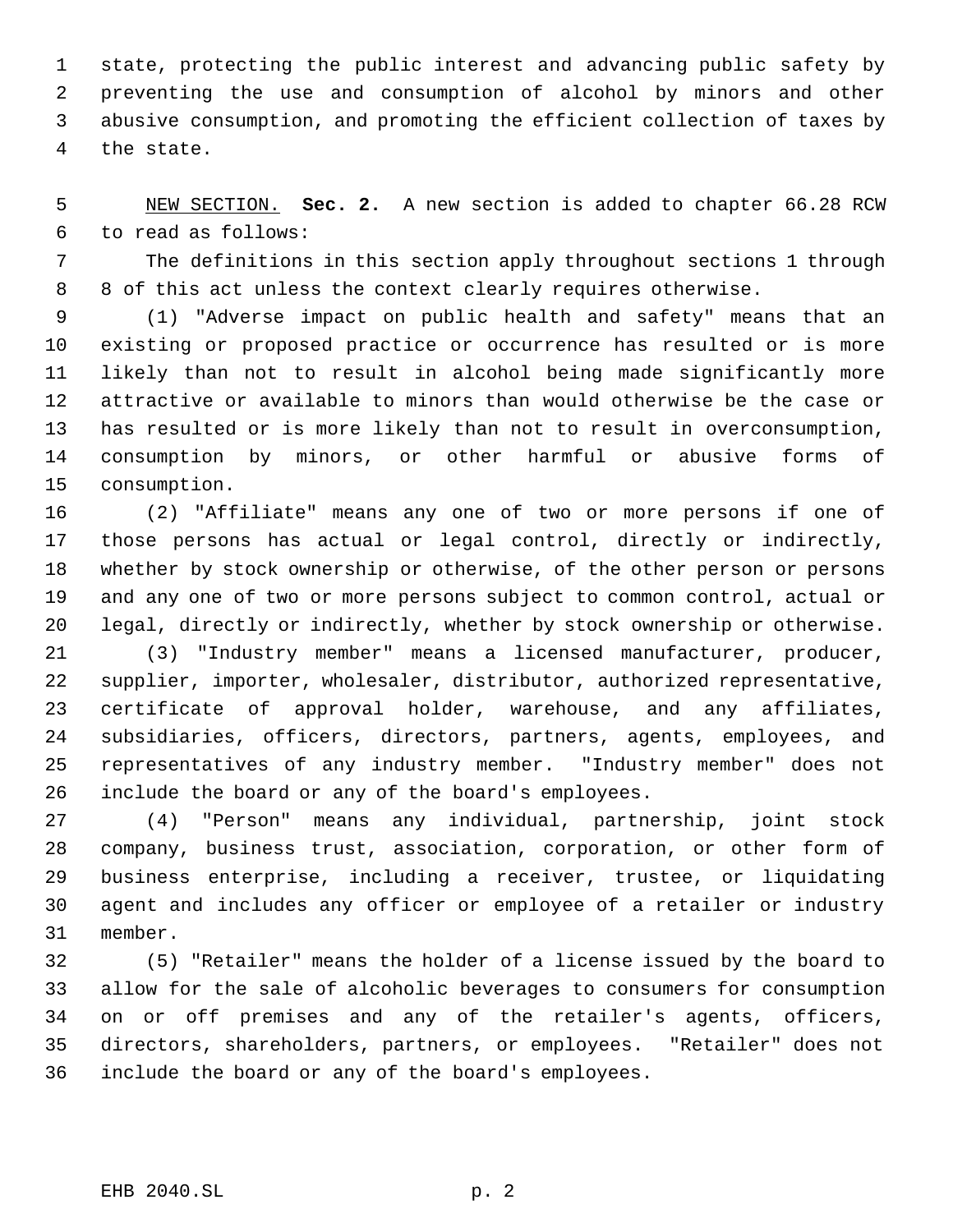(6) "Undue influence" means one retailer or industry member directly or indirectly influencing the purchasing, marketing, or sales decisions of another retailer or industry member by any agreement written or unwritten or any other business practices or arrangements such as but not limited to the following:

 (a) Any form of coercion between industry members and retailers or between retailers and industry members through acts or threats of physical or economic harm, including threat of loss of supply or threat of curtailment of purchase;

 (b) A retailer on an involuntary basis purchasing less than it would have of another industry member's product;

 (c) Purchases made by a retailer or industry member as a prerequisite for purchase of other items;

 (d) A retailer purchasing a specific or minimum quantity or type of 15 a product or products from an industry member;

 (e) An industry member requiring a retailer to take and dispose of 17 a certain product type or quota of the industry member's products;

 (f) A retailer having a continuing obligation to purchase or 19 otherwise promote or display an industry member's product;

 (g) An industry member having a continuing obligation to sell a product to a retailer;

 (h) A retailer having a commitment not to terminate its relationship with an industry member with respect to purchase of the industry member's products or an industry member having a commitment not to terminate its relationship with a retailer with respect to the sale of a particular product or products;

 (i) An industry member being involved in the day-to-day operations of a retailer or a retailer being involved in the day-to-day operations of an industry member in a manner that violates the provisions of this section;

 (j) Discriminatory pricing practices as prohibited by law or other practices that are discriminatory in that product is not offered to all retailers in the local market on the same terms.

 NEW SECTION. **Sec. 3.** A new section is added to chapter 66.28 RCW to read as follows:

 (1) Notwithstanding any prohibitions and restrictions contained in this title, it shall be lawful for an industry member or affiliate to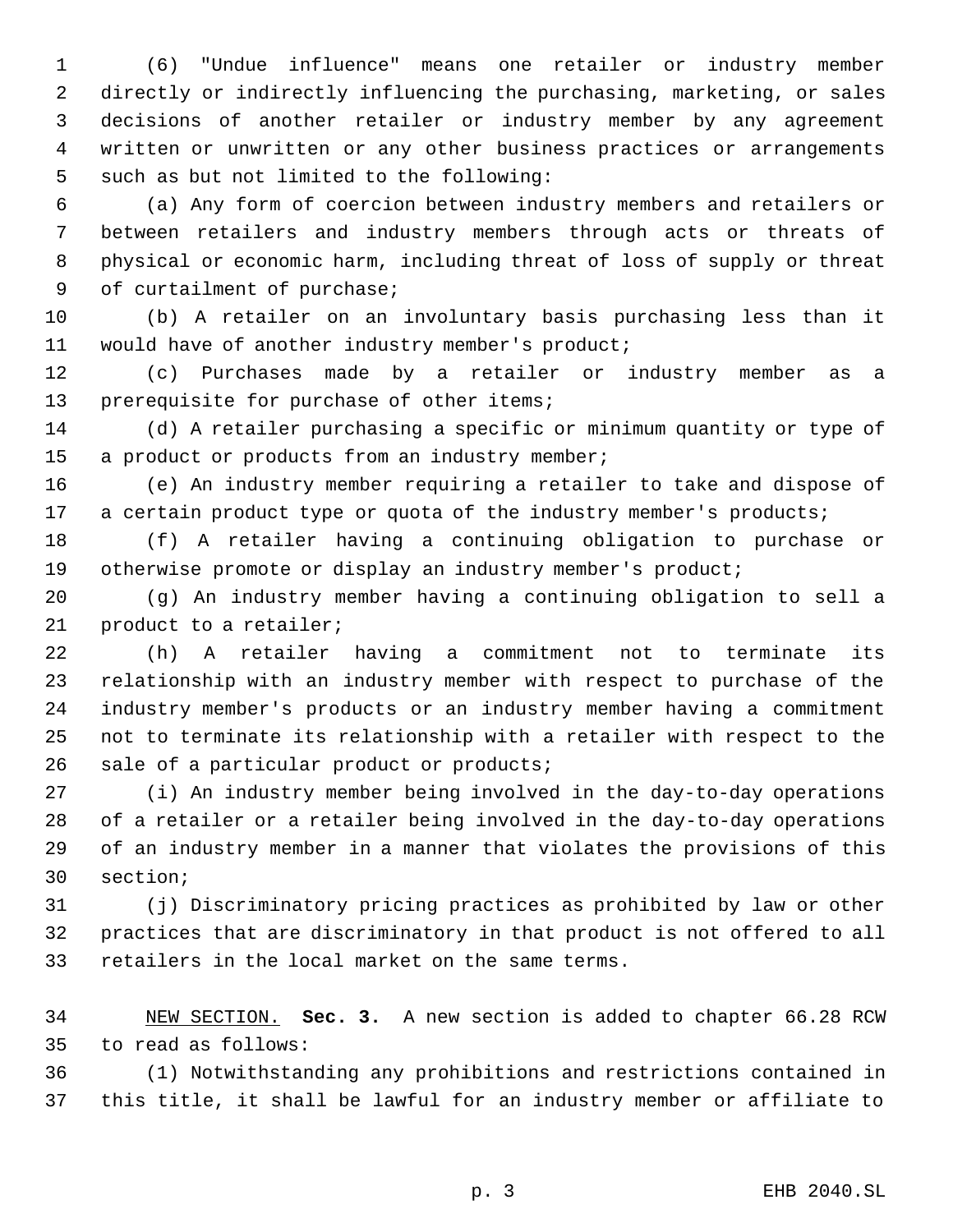have a direct or indirect financial interest in another industry member or a retailer, and for a retailer or affiliate to have a direct or indirect financial interest in an industry member unless such interest has resulted or is more likely than not to result in undue influence over the retailer or the industry member or has resulted or is more likely than not to result in an adverse impact on public health and safety. The structure of any such financial interest must be consistent with subsection (2) of this section.

 (2) Subject to subsection (1) of this section and except as provided in section 4 of this act:

 (a) An industry member in whose name a license or certificate of approval has been issued pursuant to this title may wholly own or hold a financial interest in a separate legal entity licensed pursuant to RCW 66.24.320 through 66.24.570, but may not have such a license issued in its name; and

 (b) A retailer in whose name a license has been issued pursuant to this title may wholly own or hold a financial interest in a separate legal entity licensed or holding a certificate of approval pursuant to RCW 66.24.170, 66.24.206, 66.24.240, 66.24.244, 66.24.270(2), 66.24.200, or 66.24.250, but may not have such a license or certificate 21 of approval issued in its name; and

 (c) A supplier in whose name a license or certificate of approval has been issued pursuant to this title may wholly own or hold a financial interest in a separate legal entity licensed as a distributor or importer under this title, but such supplier may not have a license as a distributor or importer issued in its own name; and

 (d) A distributor or importer in whose name a license has been issued pursuant to this title may wholly own or hold a financial interest in a separate legal entity licensed or holding a certificate of approval as a supplier under this title, but such distributor or importer may not have a license or certificate of approval as a supplier issued in its own name.

 NEW SECTION. **Sec. 4.** A new section is added to chapter 66.28 RCW to read as follows:

Nothing in section 3 of this act shall prohibit:

(1) A licensed domestic brewery or microbrewery from being licensed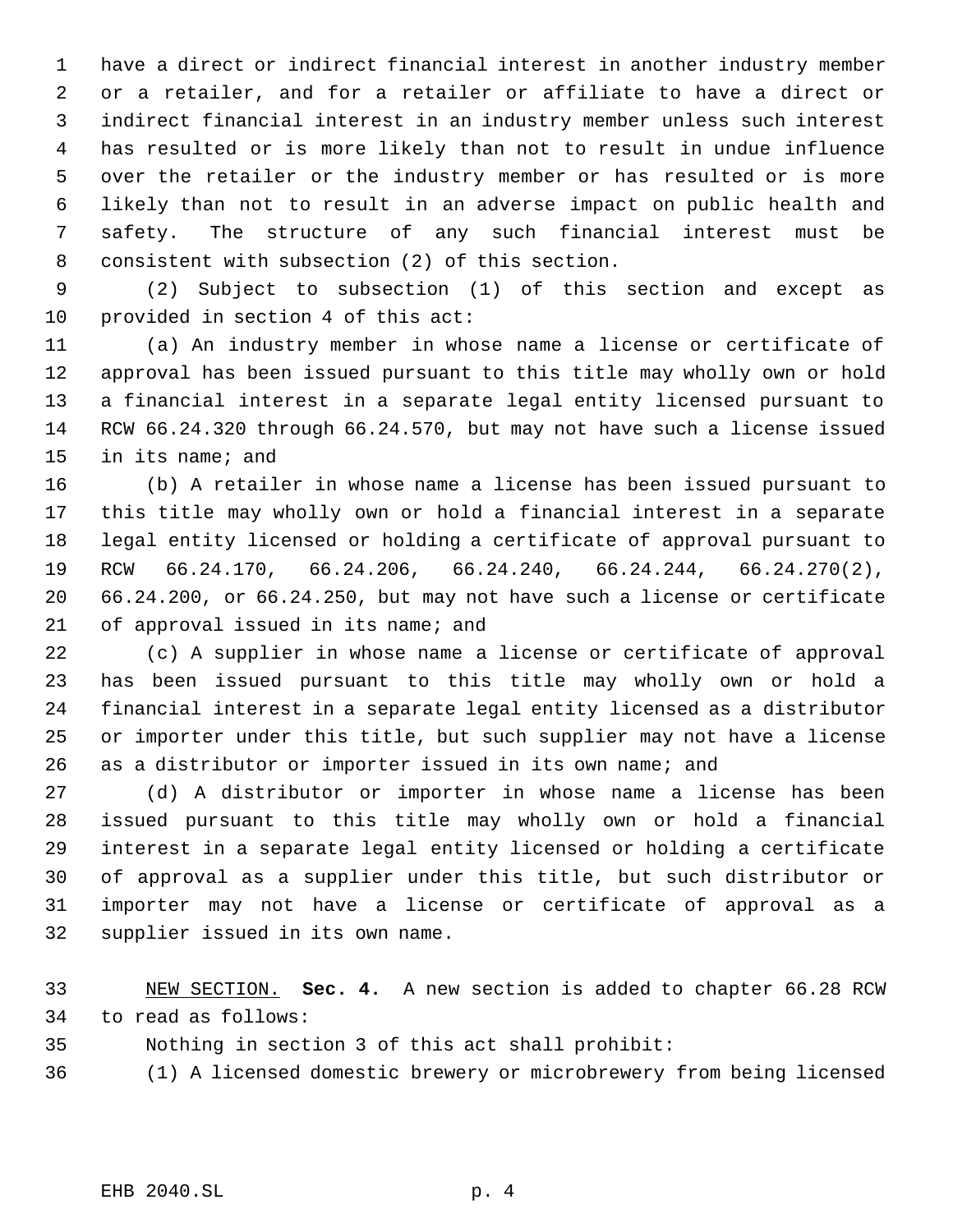as a retailer pursuant to chapter 66.24 RCW for the purpose of selling beer or wine at retail on the brewery premises and at one additional off-site retail only location.

 (2) A domestic winery from being licensed as a retailer pursuant to chapter 66.24 RCW for the purpose of selling beer or wine at retail on the winery premises. Such beer and wine so sold at retail shall be subject to the taxes imposed by RCW 66.24.290 and 66.24.210 and to reporting and bonding requirements as prescribed by regulations adopted by the board pursuant to chapter 34.05 RCW, and beer and wine that is not produced by the brewery or winery shall be purchased from a licensed beer or wine distributor.

 (3) A microbrewery holding a beer and/or wine restaurant license under RCW 66.24.320 from holding the same privileges and endorsements attached to the beer and/or wine restaurant license.

 (4) A licensed craft distillery from selling spirits of its own production under RCW 66.24.145.

 (5) A licensed distiller, domestic brewery, microbrewery, domestic winery, or a lessee of a licensed domestic brewer, microbrewery, or domestic winery, from being licensed as a spirits, beer, and wine restaurant pursuant to chapter 66.24 RCW for the purpose of selling liquor at a spirits, beer, and wine restaurant premises on the property on which the primary manufacturing facility of the licensed distiller, domestic brewer, microbrewery, or domestic winery is located or on contiguous property owned or leased by the licensed distiller, domestic brewer, microbrewery, or domestic winery as prescribed by rules adopted by the board pursuant to chapter 34.05 RCW.

 (6) A microbrewery holding a spirits, beer, and wine restaurant license under RCW 66.24.420 from holding the same privileges and endorsements attached to the spirits, beer, and wine restaurant license.

 (7) A brewery or microbrewery holding a spirits, beer, and wine restaurant license or a beer and/or wine license under chapter 66.24 RCW operated on the premises of the brewery or microbrewery from holding a second retail only license at a location separate from the premises of the brewery or microbrewery.

 (8) Retail licensees with a caterer's endorsement issued under RCW 66.24.320 or 66.24.420 from operating on a domestic winery premises.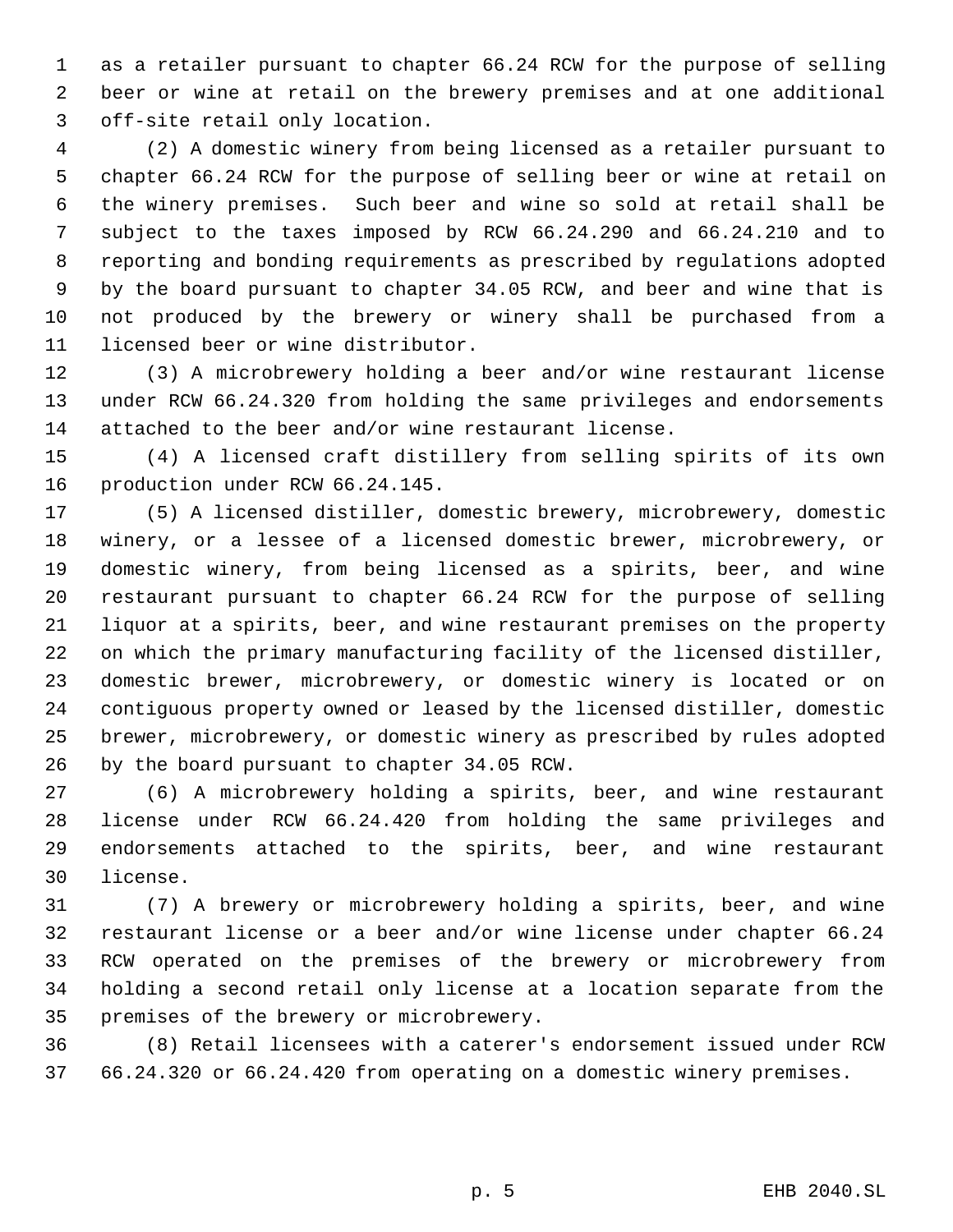(9) An organization qualifying under RCW 66.24.375 formed for the purpose of constructing and operating a facility to promote Washington wines from holding retail licenses on the facility property or leasing all or any portion of such facility property to a retail licensee on the facility property if the members of the board of directors or officers of the board for the organization include officers, directors, owners, or employees of a licensed domestic winery. Financing for the construction of the facility must include both public and private money.

 (10) A bona fide charitable nonprofit society or association registered under Title 26 U.S.C. Sec. 501(c)(3) of the federal internal revenue code, or a local wine industry association registered under Title 26 U.S.C. Sec. 501(c)(6) of the federal internal revenue code as it existed on July 22, 2007, and having an officer, director, owner, or employee of a licensed domestic winery or a wine certificate of approval holder on its board of directors from holding a special occasion license under RCW 66.24.380.

 (11) A person licensed pursuant to RCW 66.24.170, 66.24.240, or 66.24.244 from exercising the privileges of distributing and selling at retail such person's own production or from exercising any other right or privilege that attaches to such license.

 (12) A person holding a certificate of approval pursuant to RCW 66.24.206 from obtaining an endorsement to act as a distributor of their own product or from shipping their own product directly to consumers as authorized by RCW 66.20.360.

 (13) A person holding a wine shipper's permit pursuant to RCW 66.20.375 from shipping their own product directly to consumers.

 (14) A person holding a certificate of approval pursuant to RCW 66.24.270(2) from obtaining an endorsement to act as a distributor of their own product.

 NEW SECTION. **Sec. 5.** A new section is added to chapter 66.28 RCW to read as follows:

 Any industry member or retailer or any other person seeking a determination by the board as to whether a proposed or existing financial interest has resulted or is more likely than not to result in undue influence or has resulted or is more likely than not to result in an adverse impact on public health and safety may file a complaint or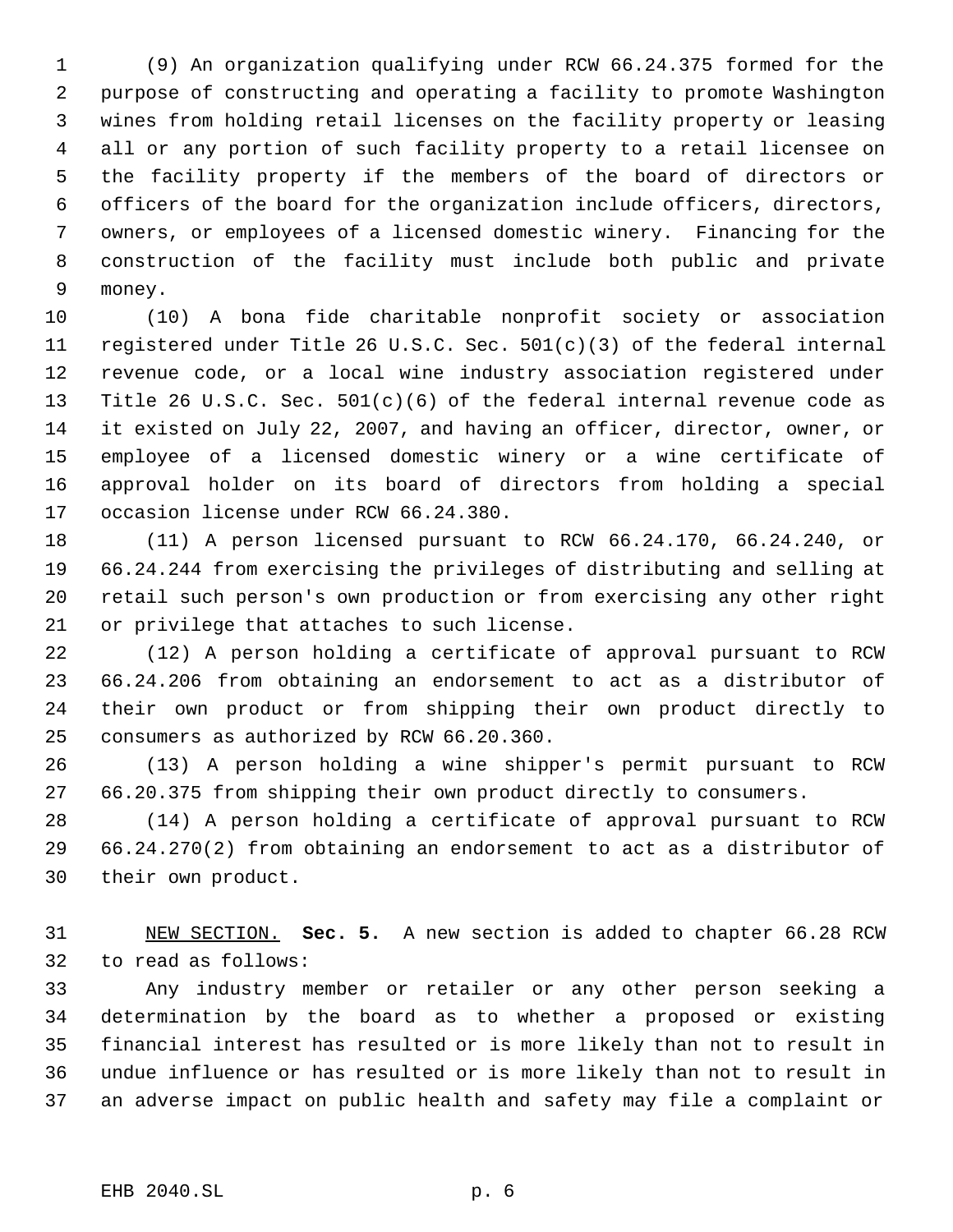request for determination with the board. Upon receipt of a request or complaint the board may conduct such investigation as it deems appropriate in the circumstances. If the investigation reveals the financial interest has resulted or is more likely than not to result in undue influence or has resulted or is more likely than not to result in an adverse impact on public health and safety the board may issue an administrative violation notice or a notice of intent to deny the license to the industry member, to the retailer, or both. If the financial interest was acquired through a transaction that has already been consummated when the board issues its administrative violation notice, the board shall have the authority to require that the transaction be rescinded or otherwise undone. The recipient of the administrative notice of violation or notice of intent to deny the license may request a hearing under chapter 34.05 RCW.

 NEW SECTION. **Sec. 6.** A new section is added to chapter 66.28 RCW to read as follows:

 Except as provided in section 7 of this act, no industry member shall advance and no retailer shall receive moneys or moneys' worth under an agreement written or unwritten or by means of any other business practice or arrangement.

 NEW SECTION. **Sec. 7.** A new section is added to chapter 66.28 RCW to read as follows:

 (1)(a) Nothing in section 6 of this act prohibits an industry member from providing retailers branded promotional items which are of nominal value, singly or in the aggregate. Such items include but are not limited to: Trays, lighters, blotters, postcards, pencils, coasters, menu cards, meal checks, napkins, clocks, mugs, glasses, bottles or can openers, corkscrews, matches, printed recipes, shirts, hats, visors, and other similar items. Branded promotional items:

 (i) Must be used exclusively by the retailer or its employees in a manner consistent with its license;

 (ii) Must bear imprinted advertising matter of the industry member only;

 (iii) May be provided by industry members only to retailers and their employees and may not be provided by or through retailers or their employees to retail customers; and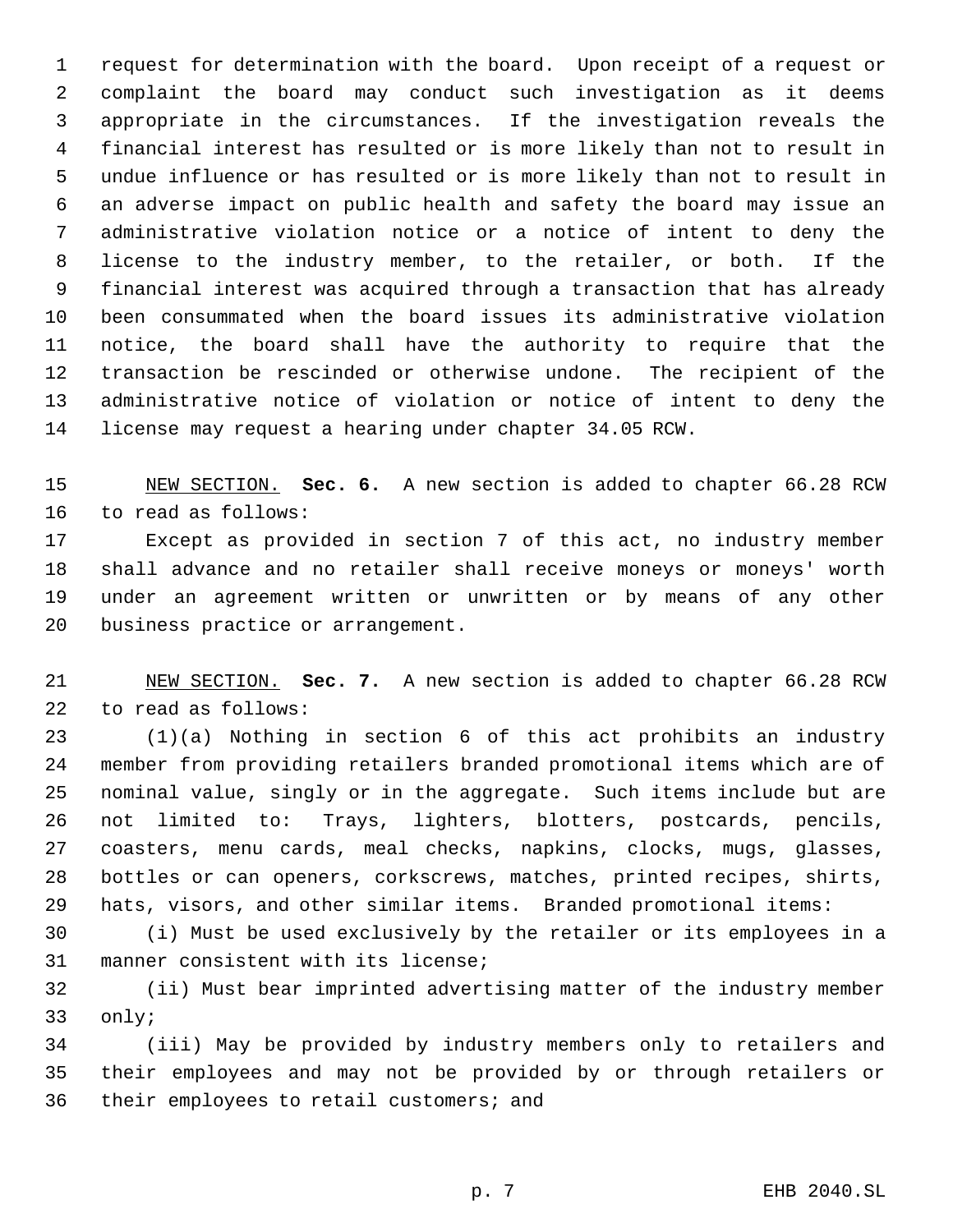(iv) May not be targeted to or appeal principally to youth.

 (b) An industry member is not obligated to provide any such branded promotional items, and a retailer may not require an industry member to provide such branded promotional items as a condition for selling any alcohol to the retailer.

 (c) Any industry member or retailer or any other person asserting that the provision of branded promotional items as allowed in (a) of this subsection has resulted or is more likely than not to result in undue influence or an adverse impact on public health and safety, or is otherwise inconsistent with the criteria in (a) of this subsection may file a complaint with the board. Upon receipt of a complaint the board may conduct such investigation as it deems appropriate in the circumstances. If the investigation reveals the provision of branded promotional items has resulted in or is more likely than not to result in undue influence or has resulted or is more likely than not to result in an adverse impact on public health and safety or is otherwise inconsistent with (a) of this subsection the board may issue an administrative violation notice to the industry member, to the retailer, or both. The recipient of the administrative violation notice may request a hearing under chapter 34.05 RCW.

 (2) Nothing in section 6 of this act prohibits an industry member from providing to a special occasion licensee and a special occasion licensee from receiving services for:

 (a) Installation of draft beer dispensing equipment or advertising; or

 (b) Advertising, pouring, or dispensing of beer or wine at a beer or wine tasting exhibition or judging event.

 (3) Nothing in section 6 of this act prohibits industry members from performing, and retailers from accepting the service of building, rotating, and restocking displays and stockroom inventories; rotating and rearranging can and bottle displays of their own products; providing point of sale material and brand signs; pricing case goods of their own brands; and performing such similar business services consistent with board rules, or personal services as described in subsection (5) of this section.

(4) Nothing in section 6 of this act prohibits:

(a) Industry members from listing on their internet web sites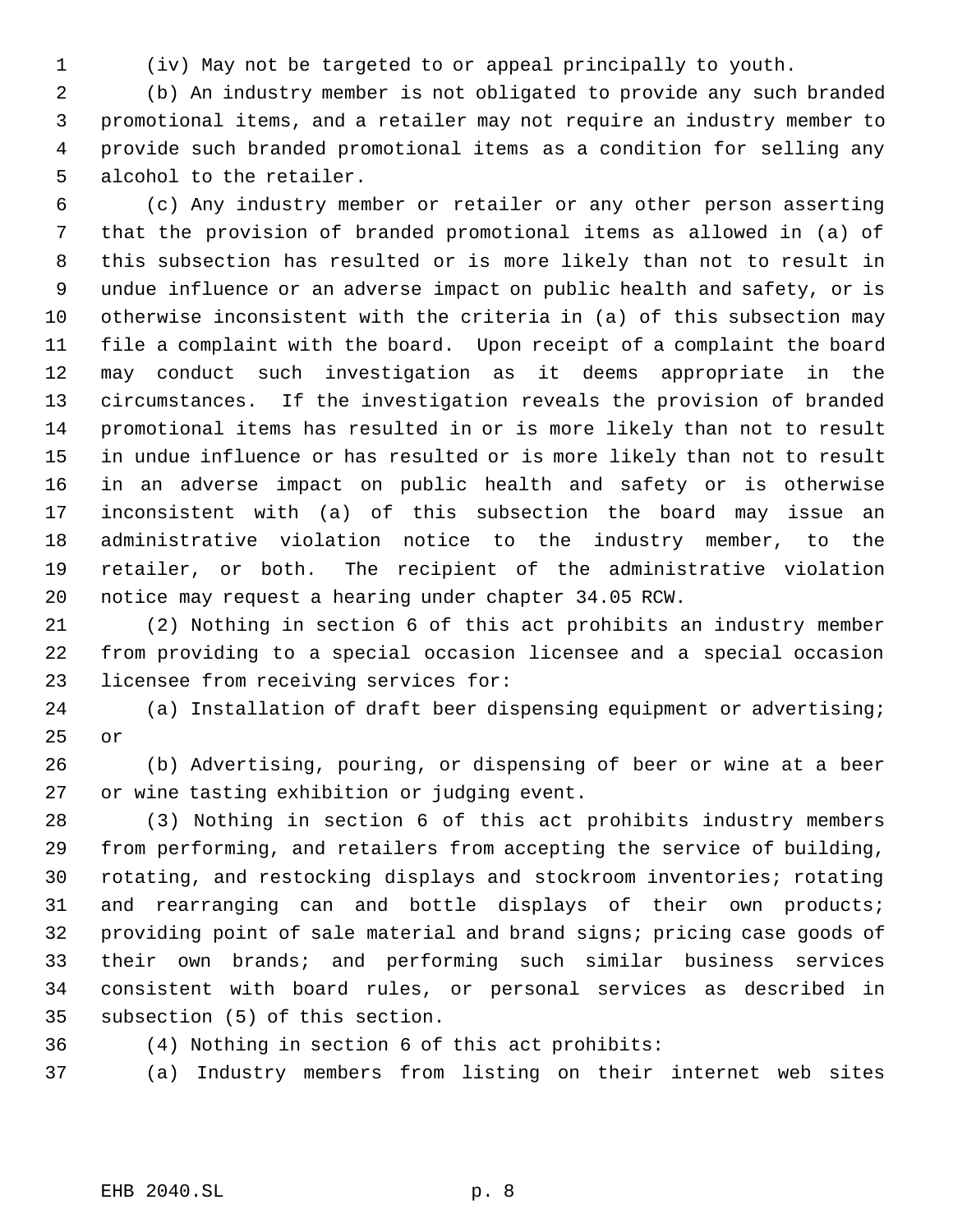information related to retailers who sell or promote their products, including direct links to the retailers' internet web sites; and

 (b) Retailers from listing on their internet web sites information related to industry members whose products those retailers sell or promote, including direct links to the industry members' web sites; or

 (c) Industry members and retailers from producing, jointly or together with regional, state, or local industry associations, brochures and materials promoting tourism in Washington state which contain information regarding retail licensees, industry members, and their products.

 (5) Nothing in section 6 of this act prohibits the performance of personal services offered from time to time by a domestic winery or certificate of approval holder to retailers when the personal services are (a) conducted at a licensed premises, and (b) intended to inform, educate, or enhance customers' knowledge or experience of the manufacturer's products. The performance of personal services may include participation and pouring, bottle signing events, and other similar informational or educational activities at the premises of a retailer holding a spirits, beer, and wine restaurant license, a wine and/or beer restaurant license, a specialty wine shop license, a special occasion license, or a private club license. A domestic winery or certificate of approval holder is not obligated to perform any such personal services, and a retail licensee may not require a domestic winery or certificate of approval holder to conduct any personal service as a condition for selling any alcohol to the retail licensee. Except as provided in RCW 66.28.150, the cost of sampling may not be borne, directly or indirectly, by any domestic winery or certificate of approval holder or any distributor. Nothing in this section prohibits wineries, certificate of approval holders, and retail licensees from identifying the producers on private labels authorized under RCW 66.24.400, 66.24.425, and 66.24.450.

 (6) Nothing in section 6 of this act prohibits an industry member from entering into an arrangement with any holder of a sports entertainment facility license or an affiliated business for brand advertising at the licensed facility or promoting events held at the sports entertainment facility as authorized under RCW 66.24.570.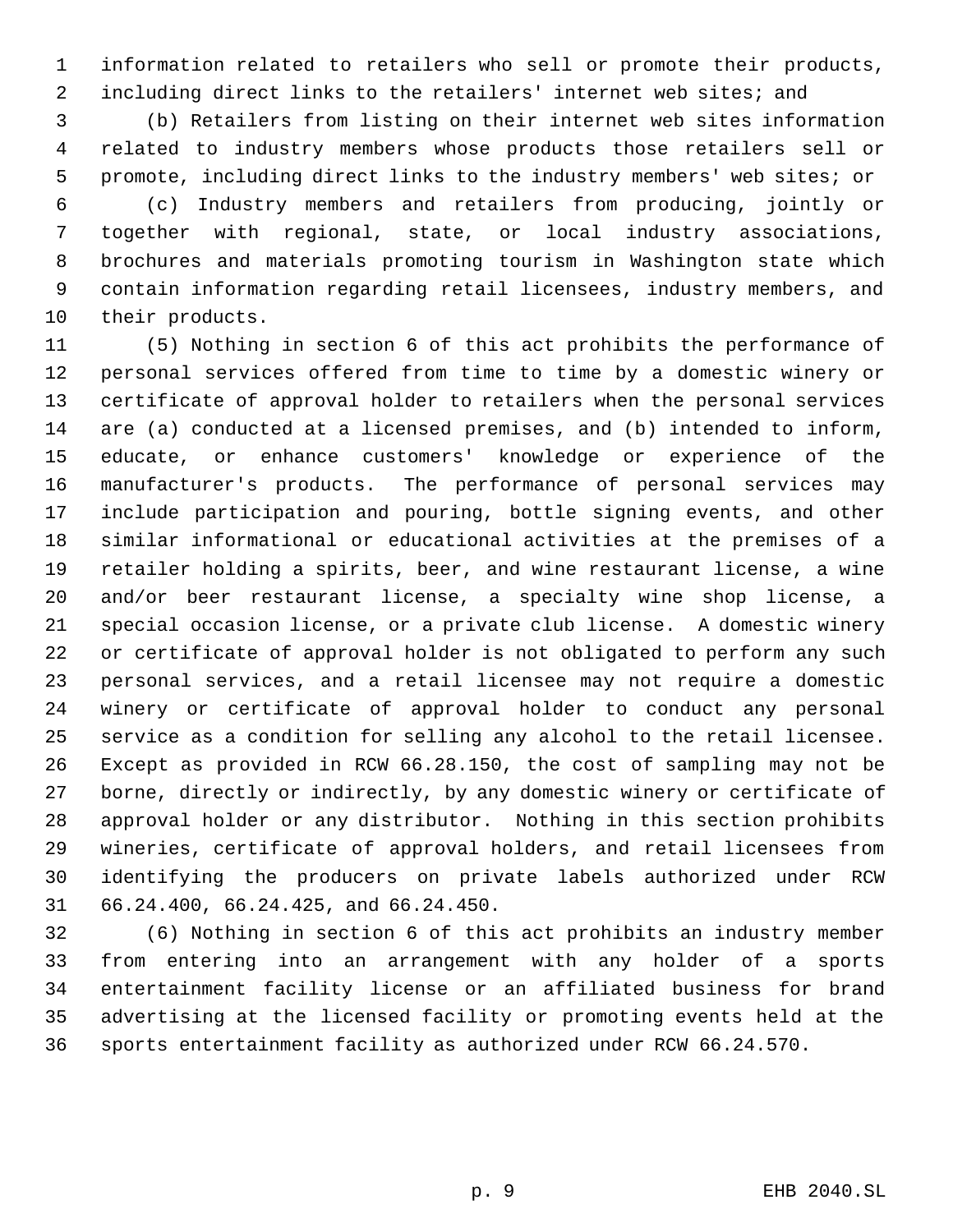NEW SECTION. **Sec. 8.** A new section is added to chapter 66.28 RCW to read as follows:

 All industry members and retailers shall keep and maintain the following records on their premises for a three-year period:

 (1) Records of all items, services, and moneys' worth furnished to and received by a retailer and of all items, services, and moneys' worth provided to a retailer and purchased by a retailer at fair market value; and

 (2) Records of all industry member financial ownership or interests in a retailer and of all retailer financial ownership interests in an industry member.

 NEW SECTION. **Sec. 9.** A new section is added to chapter 66.28 RCW to read as follows:

 The board shall adopt rules as are deemed necessary to carry out the purposes and provisions of this chapter in accordance with the administrative procedure act, chapter 34.05 RCW.

 **Sec. 10.** RCW 66.28.180 and 2006 c 302 s 10 are each amended to read as follows:

19 ((It-is-unlawful-for-a-person,-firm,-or-corporation-holding-a certificate of approval issued under RCW 66.24.270 or 66.24.206, a beer 21 distributor's-license, - a -domestic - brewery - license, - a - microbrewery 22 <del>license, a beer importer's license, a beer distributor's license, a</del> 23 domestic  $-winery - 1icense, -a - wine - imperter's - 1icense, -or -a - wine$ 24 distributor's-license-within-the-state-of-Washington-to-modify-any 25 prices without prior notification to and approval of the board.

 (1) Intent. This section is enacted, pursuant to the authority of 27 this -state -under -the -twenty-first -amendment -to -the -United -States Constitution, to promote the public's interest in fostering the orderly 29 and - responsible - distribution - of - malt - beverages - and - wine - towards 30 effective-control-of-consumption; to-promote-the-fair-and-efficient 31 three-tier-system-of-distribution-of-such-beverages; and to confirm 32 existing - board - rules - as - the - clear - expression - of - state - policy - to regulate the manner of selling and pricing of wine and malt beverages by licensed suppliers and distributors.

35  $(2)$ )) (1) Beer and wine distributors ((price posting)).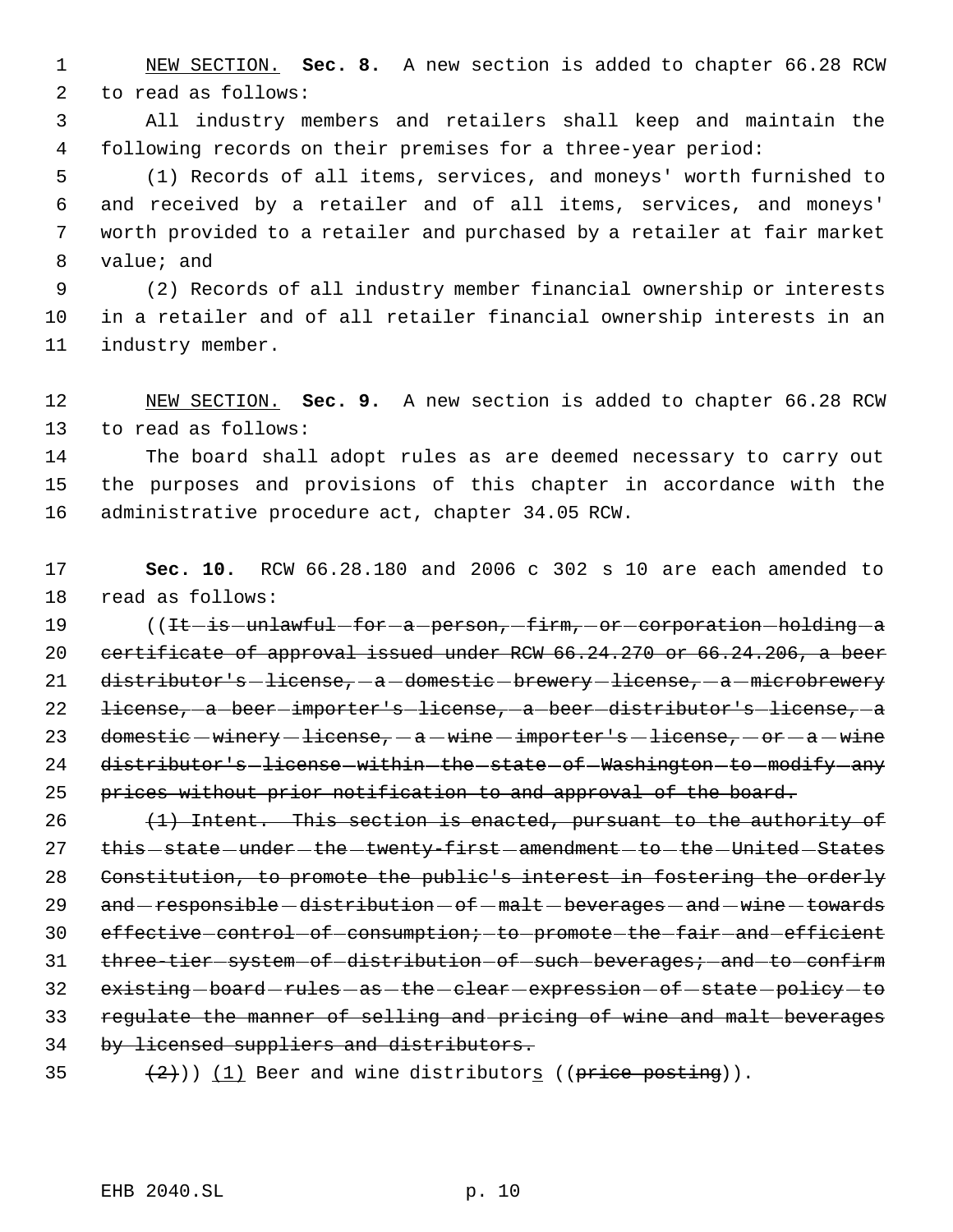1 (a) Every beer or wine distributor shall ((file with the board at 2 its-office-in-Olympia)) maintain at its liquor licensed location a 3 price ((posting)) list showing the wholesale prices at which any and 4 all brands of beer and wine sold by such beer and/or wine distributor 5 shall be sold to retailers within the state.

6 (b) Each price ((posting shall be made on a form prepared and 7 furnished by the board, or a reasonable facsimile thereof, and)) list 8 shall set forth:

9 (i) All brands, types, packages, and containers of beer or wine 10 offered for sale by such beer and/or wine distributor; and

11 (ii) The wholesale prices thereof to retail licensees, including 12 allowances, if any, for returned empty containers.

13 (c) No beer and/or wine distributor may sell or offer to sell any 14 package or container of beer or wine to any retail licensee at a price 15 differing from the price for such package or container as shown in the 16 price ((posting filed by the beer and/or-wine distributor and then in 17 effect)) list, according to rules adopted by the board.

18 (d) Quantity discounts are prohibited. No price may be ((posted 19 that-is)) below acquisition cost ((plus-ten-percent-of-acquisition 20 cost. However, the board is empowered to review periodically, as it 21 may deem appropriate, the amount of the percentage of acquisition cost 22 as a minimum mark-up over cost and to modify such percentage by rule of 23 the board, except such percentage shall be not less than ten percent)).

24 (e) Distributor prices on a "close-out" item shall be ((accepted by 25 the board)) allowed if the item to be discontinued has been listed ((on 26 the state market)) for a period of at least six months, and upon the 27 further condition that the distributor who ((posts)) offers such a 28 close-out price shall not restock the item for a period of one year 29 following the first effective date of such close-out price.

30 (f) ((The board may reject any price posting that it deems to be in 31 violation of this section or any rule, or portion thereof, or that would tend to disrupt the orderly sale and distribution of beer and wine. Whenever the board rejects any posting, the licensee submitting the posting may be heard by the board and shall have the burden of showing that the posting is not in violation of this section or a rule or does not tend to disrupt the orderly sale and distribution of beer and wine. If the posting is accepted, it shall become effective at the 38 time fixed - by - the - board. If - the - posting - is - rejected, - the - last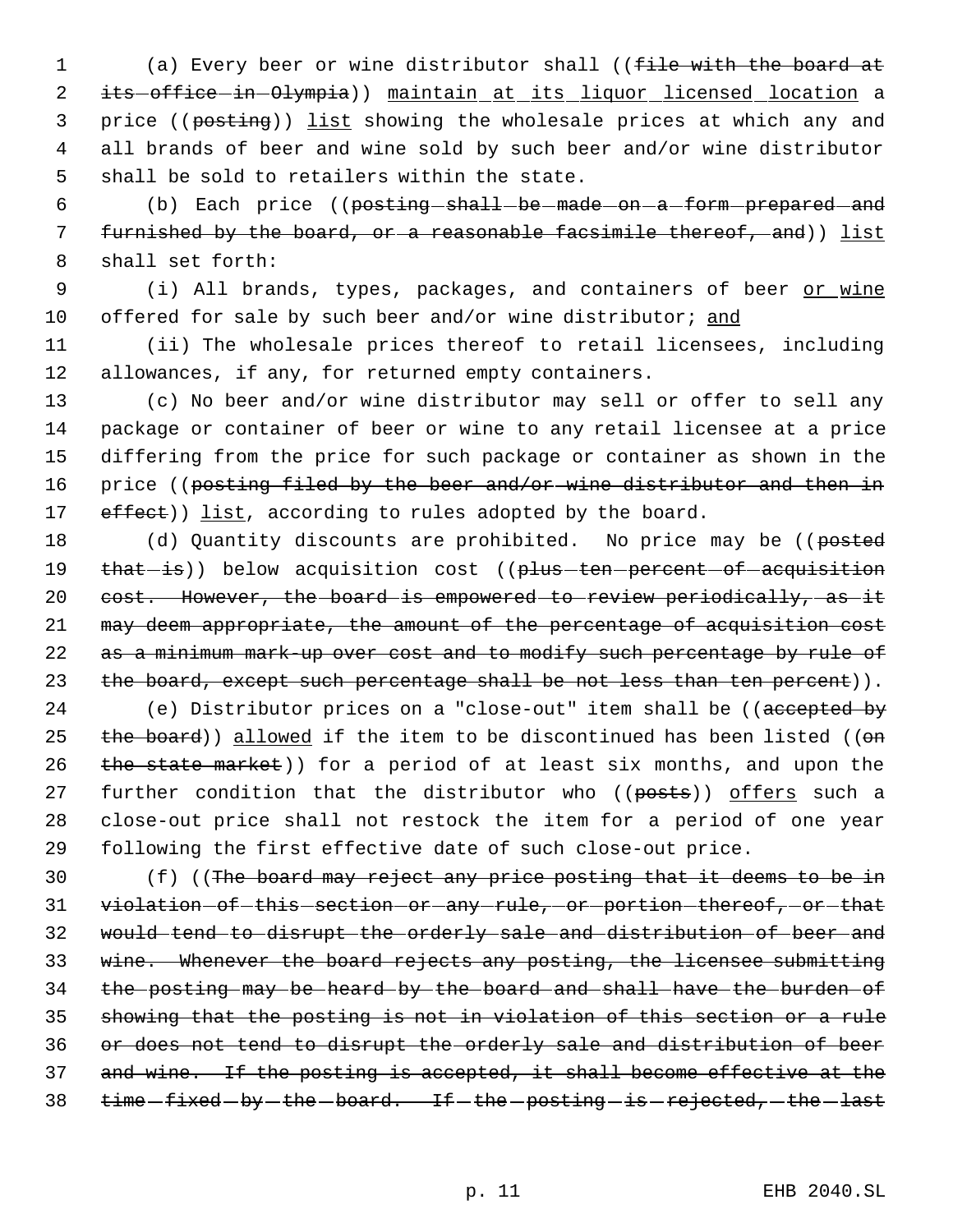effective posting shall remain in effect until such time as an amended posting is filed and approved, in accordance with the provisions of 3 this section.

 (g) Prior to the effective date of the posted prices, all price 5 postings-filed as required by this section constitute investigative information and shall not be subject to disclosure, pursuant to RCW  $7 \quad 42.56.240(1).$ 

 $+h)$ ) Any beer and/or wine distributor or employee authorized by the distributor-employer may sell beer and/or wine at the distributor's 10 ((posted)) listed prices to any annual or special occasion retail licensee upon presentation to the distributor or employee at the time of purchase of a special permit issued by the board to such licensee.

13 ( $(\frac{1}{1})$ ) (g) Every annual or special occasion retail licensee, upon purchasing any beer and/or wine from a distributor, shall immediately cause such beer or wine to be delivered to the licensed premises, and the licensee shall not thereafter permit such beer to be disposed of in any manner except as authorized by the license.

 $((\overrightarrow{\pm i}))$  (h) Beer and wine sold as provided in this section shall be delivered by the distributor or an authorized employee either to the retailer's licensed premises or directly to the retailer at the distributor's licensed premises. When a domestic winery, brewery, microbrewery, or certificate of approval holder with a direct shipping endorsement is acting as a distributor of its own production, a licensed retailer may contract with a common carrier to obtain the product directly from the domestic winery, brewery, microbrewery, or certificate of approval holder with a direct shipping endorsement. A distributor's prices to retail licensees shall be the same at both such places of delivery.

29  $((\langle 3 \rangle)(2)$  Beer and wine suppliers'  $((\text{price} - \text{fitings},))$ 30 contracts( $(\tau)$ ) and memoranda.

31 (a) Every domestic brewery, microbrewery,  $((and))$  domestic winery, 32 certificate of approval holder, and beer and/or wine importer offering 33 beer and/or wine for sale within the state and any beer and/or wine distributor who sells to other beer and/or wine distributors shall ((file with the board at its office in Olympia)) maintain at its liquor 36 licensed location a price list and a copy of every written contract and a memorandum of every oral agreement which such brewery or winery may have with any beer or wine distributor, which contracts or memoranda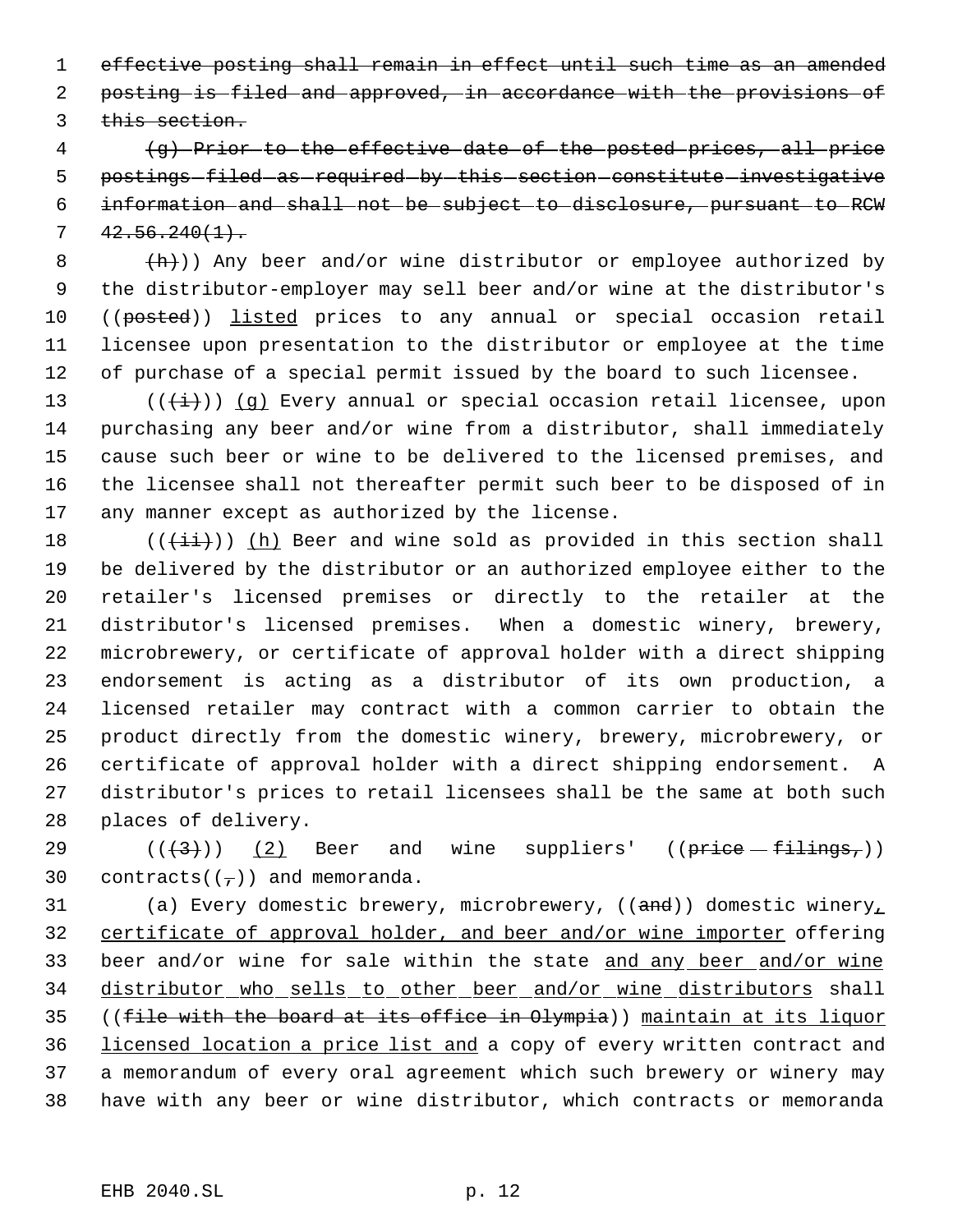1 shall contain ((a schedule of prices charged to distributors for all 2 items - and - all - terms - of - sale, - including - all - regular - and - special  $3$  discounts;)):

 4 (i) All advertising, sales and trade allowances, and incentive 5 programs; and

 6 (ii) All commissions, bonuses or gifts, and any and all other 7 discounts or allowances.

 (b) Whenever changed or modified, such revised contracts or 9 memoranda shall ((forthwith)) also be ((filed-with-the-board-as provided for by rule. The provisions of this section also apply to certificate of approval holders, beer and/or wine importers, and beer  $\text{and/or} - \text{where} - \text{distributions} - \text{which does not be a vector.}$ 13 distributors)) maintained at its liquor licensed location.

14 (c) Each price ((schedule shall be made on a form prepared and 15 furnished by the board, or a reasonable facsimile thereof, and)) list 16 shall set forth all brands, types, packages, and containers of beer or 17 wine offered for sale by such licensed brewery or winery( $\frac{1}{t}$  all 18 additional information required may be filed as a supplement to the 19 price schedule forms)).

20  $((+b))$   $(d)$  Prices  $((f+1cd - by))$  of a domestic brewery, 21 microbrewery, domestic winery, or certificate of approval holder shall 22 be uniform prices to all distributors or retailers on a statewide basis 23 less bona fide allowances for freight differentials. Quantity 24 discounts are prohibited. No price shall be ((filed that is)) below 25 acquisition/production cost ((plus-ten-percent-of-that-cost, except 26 that acquisition cost plus ten percent of acquisition cost does not 27 apply to sales of beer or wine between a beer or wine importer who 28 sells beer or wine to another beer or wine importer or to a beer or 29 wine distributor, or to a beer or wine distributor who sells beer or 30 wine-to-another-beer-or-wine-distributor. However, the board-is 31 empowered to review periodically, as it may deem appropriate, the 32 amount of the percentage of acquisition/production cost as a minimum 33 mark-up over cost and to modify such percentage by rule of the board, 34 except such percentage shall be not less than ten percent)).

35 ( $((e)$  No)) (e) A domestic brewery, microbrewery, domestic winery, 36 certificate of approval holder, beer or wine importer, or beer or wine 37 distributor ((may sell or offer to sell any beer or wine to any persons 38 whatsoever in this state until copies of such written contracts or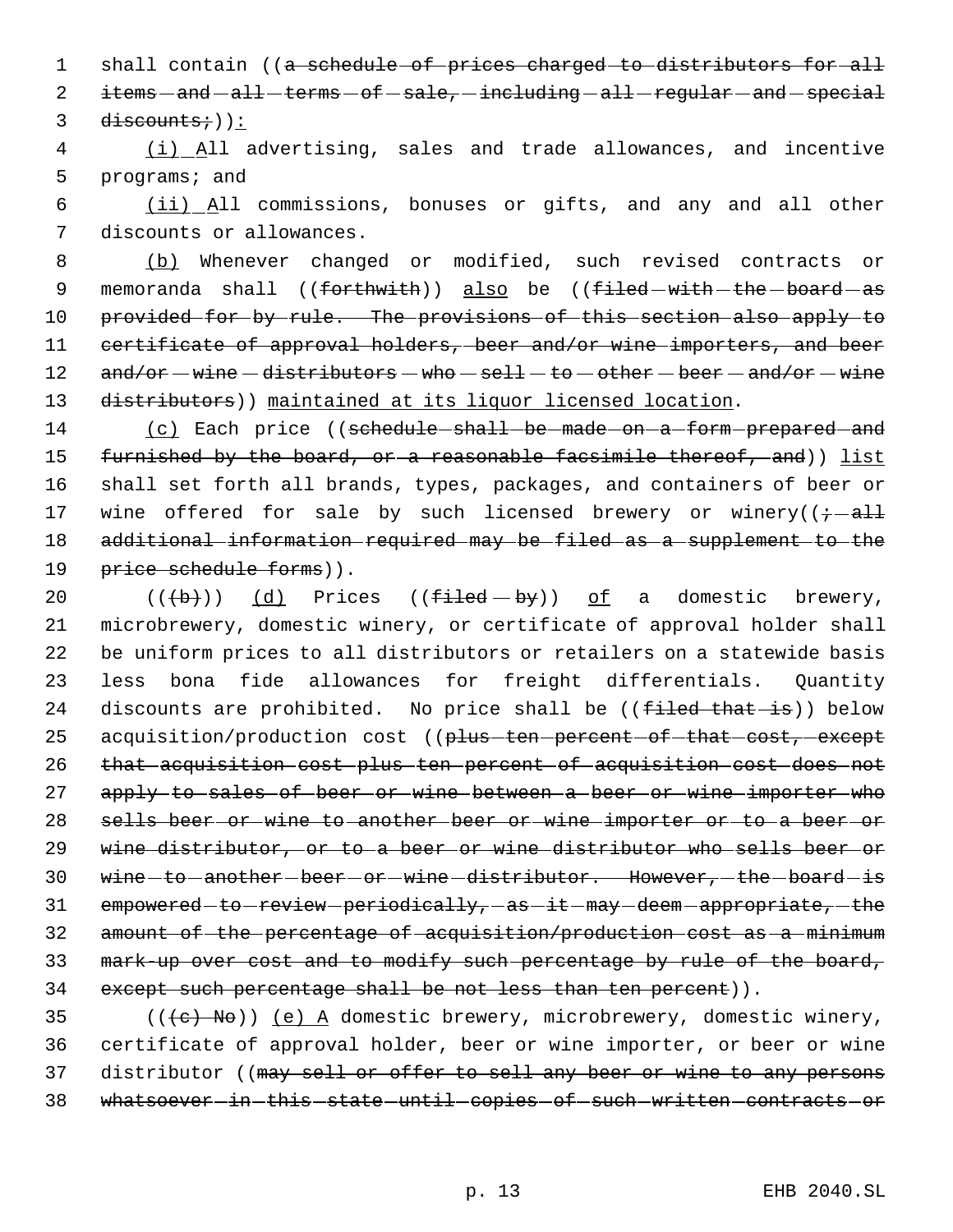1 memoranda of such oral agreements are on file with the board)) acting 2 as a supplier to another distributor must file a distributor 3 appointment with the board.

 (( $\overline{(\overline{d})}$ )) <u>(f)</u> No domestic brewery, microbrewery, domestic winery, or certificate of approval holder may sell or offer to sell any package or container of beer or wine to any distributor at a price differing from 7 the price list for such package or container as shown in the ((schedule 8 of prices filed by)) price list of the domestic brewery, microbrewery, domestic winery, or certificate of approval holder and then in effect, according to rules adopted by the board.

11 (((e) The board may reject any supplier's price filing, contract, 12 or memorandum of oral agreement, or portion thereof that it deems to be 13 in violation of this section or any rule or that would tend to disrupt 14 the orderly sale and distribution of beer or wine. Whenever the board 15 rejects any such price filing, contract, or memorandum, the licensee 16 submitting the price filing, contract, or memorandum may be heard by 17 the board and shall have the burden of showing that the price filing, 18 contract, or memorandum is not in violation of this section or a rule 19 or does not tend to disrupt the orderly sale and distribution of beer 20 or wine. If the price filing, contract, or memorandum is accepted, it 21 shall-become-effective-at-a-time-fixed-by-the-board. If-the-price 22 filing, contract, or memorandum, or portion thereof, is rejected, the 23 last effective price filing, contract, or memorandum shall remain in 24  $\text{effect}-\text{until}-\text{such}-\text{time}-\text{as}-\text{an}-\text{amended}-\text{price}-\text{filing}-\text{context}-\text{or}$ 25 memorandum is filed and approved, in accordance with the provisions of 26 this section.

27  $(f)$  Prior to the effective date of the posted prices, all prices, 28 contracts, and memoranda filed as required by this section constitute 29 investigative information - and - shall - not - be - subject - to - disclosure, 30 pursuant to RCW  $42.56.240(1)$ .)

 NEW SECTION. **Sec. 11.** RCW 66.28.010 (Manufacturers, importers, distributors, and authorized representatives barred from interest in retail business or location--Advances prohibited--"Financial interest" defined--Exceptions) and 2008 c 94 s 5 are each repealed.

35 NEW SECTION. **Sec. 12.** If any provision of this act or its